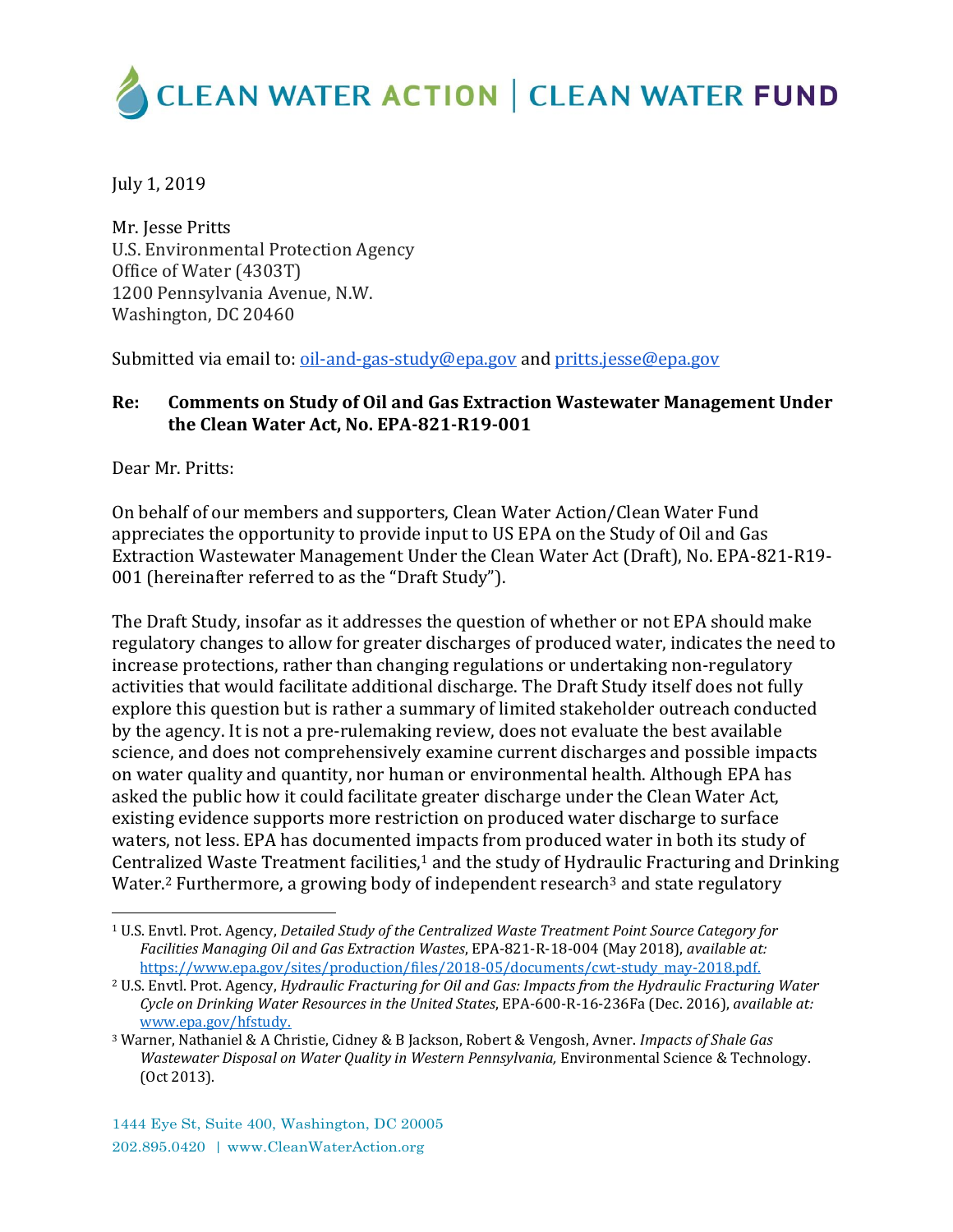proceedings<sup>4</sup> indicate water quality problems can arise from produced water discharge that should compel EPA and states to adopt additional, more stringent protections that would likely lead to LESS surface discharge, not more.

Additionally, on the question of reuse of produced water in and outside the oil field, regardless of whether it involved discharge under the Clean Water Act, we urge similar caution. The questions surrounding safety, due to data gaps and known hazards for water quality, must be considered for reuse as well, both for potential impacts on the actual reuse activity (for example chemical uptake in irrigated food crops), but also impacts on water resources that could arise from these activities. For example, irrigation with produced water may impact underlying groundwater, or present challenges with runoff into nearby waterbodies or onto adjacent cropland that could be harmed by the introduction of produced water. In California, the primary state where produced water is used for irrigation, we believe the activity was improperly permitted prior to state regulators fully understanding the safety implications. Currently a food safety panel is evaluating the practice, yet irrigation of food crops continues despite the panel having made no final determinations around the safety of the practice.<sup>5</sup> EPA must not make that same mistake by encouraging reuse without a more complete understanding of the risks. EPA is concurrently asking for public comments on development of a draft National Water Reuse Action Plan. Oil and gas production is a featured category of potential reuse not restricted to use within the extraction process. As articulated in our comments to EPA on this matter, oil and gas wastewater is not adequately characterized to justify increased discharges under the Clean Water Act or expanded reuse activities.

This comment letter includes a section on the Draft Study itself combined with comments on the the state of knowledge on produced water. We also provide answers to the questions posed by EPA. Thank you for considering Clean Water Action's input on this issue.

#### Comments on the Draft Study

 $\overline{a}$ 

The methodology of the Draft Study is essentially a survey of stakeholder positions on questions regarding produced water reuse and discharge. As such, it provides some value; however, its scope is not adequate to demonstrate the need for regulatory changes that could lead to more discharge of produced water. As the study illuminates, there are significant knowledge and information gaps that, at a minimum, should give EPA pause before encouraging additional discharge and/or reuse of produced water. These gaps, along with known hazards, should also lead EPA to consider new, more protective limitations on discharge.

<sup>4</sup> Cal. Reg'l Water Quality Control B.d Central Valley Region, Cease and Desist Order R5-2019-0045 for Valley Water Management Company McKittrick 1 & 1-3 Facility Kern County, adopted June 6, 2019, *available at*: [https://www.waterboards.ca.gov/centralvalley/board\\_decisions/adopted\\_orders/kern/r5-2019-](https://www.waterboards.ca.gov/centralvalley/board_decisions/adopted_orders/kern/r5-2019-0045.pdf) [0045.pdf.](https://www.waterboards.ca.gov/centralvalley/board_decisions/adopted_orders/kern/r5-2019-0045.pdf)

<sup>5</sup> Cal. Reg'l Water Quality Control B.d Central Valley Region, Food Safety Panel. [https://www.waterboards.ca.gov/centralvalley/water\\_issues/oil\\_fields/food\\_safety/](https://www.waterboards.ca.gov/centralvalley/water_issues/oil_fields/food_safety/)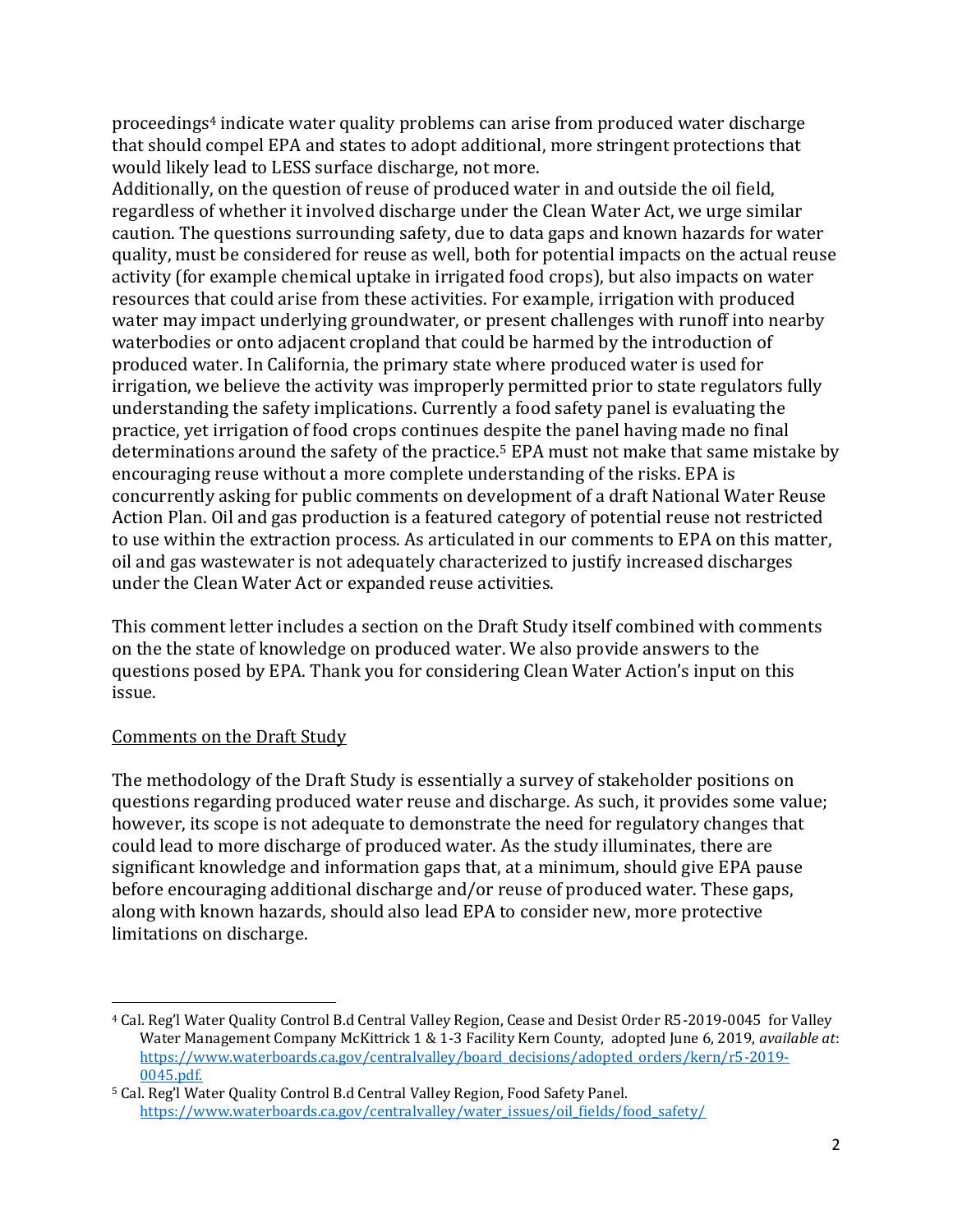Both in the Draft Study and elsewhere are key knowledge and information gaps that EPA should work to fill.

### *Chemical information*

Significant data gaps exist pertaining to chemicals used in oil and gas production and/or present in produced water. Stakeholders cited in the Draft Study identified this problem and the resulting uncertainty around safety issues with produced water. First, required disclosure of chemical additives is wholly lacking. Not a single state in the country requires comprehensive reporting of the identities of all chemicals used in oil gas wells for such purposes as drilling, routine maintenance and enhanced recovery. Only one state (California) requires reporting of the identities of all chemicals used in well stimulation treatments regardless of trade secret claims.<sup>6</sup>

For both added and naturally occurring chemicals, there are major challenges to evaluating hazards and risks. Many chemicals commonly used in oil and gas wells or found in produced water lack established analytical methods, and the high salinity of produced water creates additional challenges in characterizing constituents.<sup>7</sup> Furthermore, toxicity data for numerous commonly found chemicals in produced water is incomplete or absent.<sup>8</sup>

In addition to constituents identified in the Draft Study and elsewhere for heightened concern, such as TENORM and bromide, several sources have documented that PFAS and PFOS may be used in enhanced oil recovery operations.<sup>9</sup> According to a Stockholm Convention report, "PFOS derivatives may be used as surfactants in the oil and mining industry to enhance oil or gas recovery in wells."<sup>10</sup> Several materials disseminated by EPA include reference to use in the oil and gas industry.<sup>11</sup> However, lack of transparency and reporting requirements for enhanced recovery and other operations prevent the public and/or regulators from obtaining data about the presence and quantity of these contaminants in produced water discharges and other uses outside the oil and gas industry. In light of EPA's ongoing effort to address PFAS chemicals in the environment and drinking water, as outlined in the PFAS Action Plan,<sup>12</sup> further examination into the potential for

 $\overline{\phantom{a}}$ <sup>6</sup> Calif. Public Resources Code § 3160

<sup>7</sup> Groundwater Protection Council. (June 2019). *Produced Water Report: Regulations, Current Practices and Research Needs* p. 106. Available at: [http://www.gwpc.org/sites/default/files/files/Produced%20Water%20Full%20Report%20-](http://www.gwpc.org/sites/default/files/files/Produced%20Water%20Full%20Report%20-%20Digital%20Use.pdf) [%20Digital%20Use.pdf](http://www.gwpc.org/sites/default/files/files/Produced%20Water%20Full%20Report%20-%20Digital%20Use.pdf)

<sup>8</sup> Stringfellow WT, Camarillo MK, Domen JK, Shonkoff SBC. (2017) *Comparison of chemical-use between hydraulic fracturing, acidizing, and routine oil and gas development.* PLoS ONE 12(4): e0175344. https://doi.org/10.1371/journal.pone.0175344

<sup>9</sup> Karydas, A. (1990). *U.S. Patent No. 4,921,619*. Washington, DC: U.S. Patent and Trademark Office. Available at: <https://patentimages.storage.googleapis.com/0c/a2/eb/4091ebf58f32c6/US4921619.pdf>

<sup>&</sup>lt;sup>10</sup> Jensen, Allan. (2010). Draft guidance document on alternatives to perfluorooctane sulfonate and its derivatives. 10.13140/RG.2.1.4628.6489. Available at: [https://www.researchgate.net/publication/299238731\\_Draft\\_guidance\\_document\\_on\\_alternatives\\_to](https://www.researchgate.net/publication/299238731_Draft_guidance_document_on_alternatives_to_perfluorooctane_sulfonate_and_its_derivatives/citation/download) perfluorooctane sulfonate and its derivatives/citation/download

<sup>11</sup> U.S. Envtl. Prot. Agency. *Basic Information on PFAS.* <https://www.epa.gov/pfas/basic-information-pfas>

<sup>12</sup> U.S. Envtl. Prot. (Feb 14, 2019) Agency. *PFAS Action Plan.* [https://www.epa.gov/sites/production/files/2019-](https://www.epa.gov/sites/production/files/2019-02/documents/pfas_action_plan_021319_508compliant_1.pdf) [02/documents/pfas\\_action\\_plan\\_021319\\_508compliant\\_1.pdf](https://www.epa.gov/sites/production/files/2019-02/documents/pfas_action_plan_021319_508compliant_1.pdf)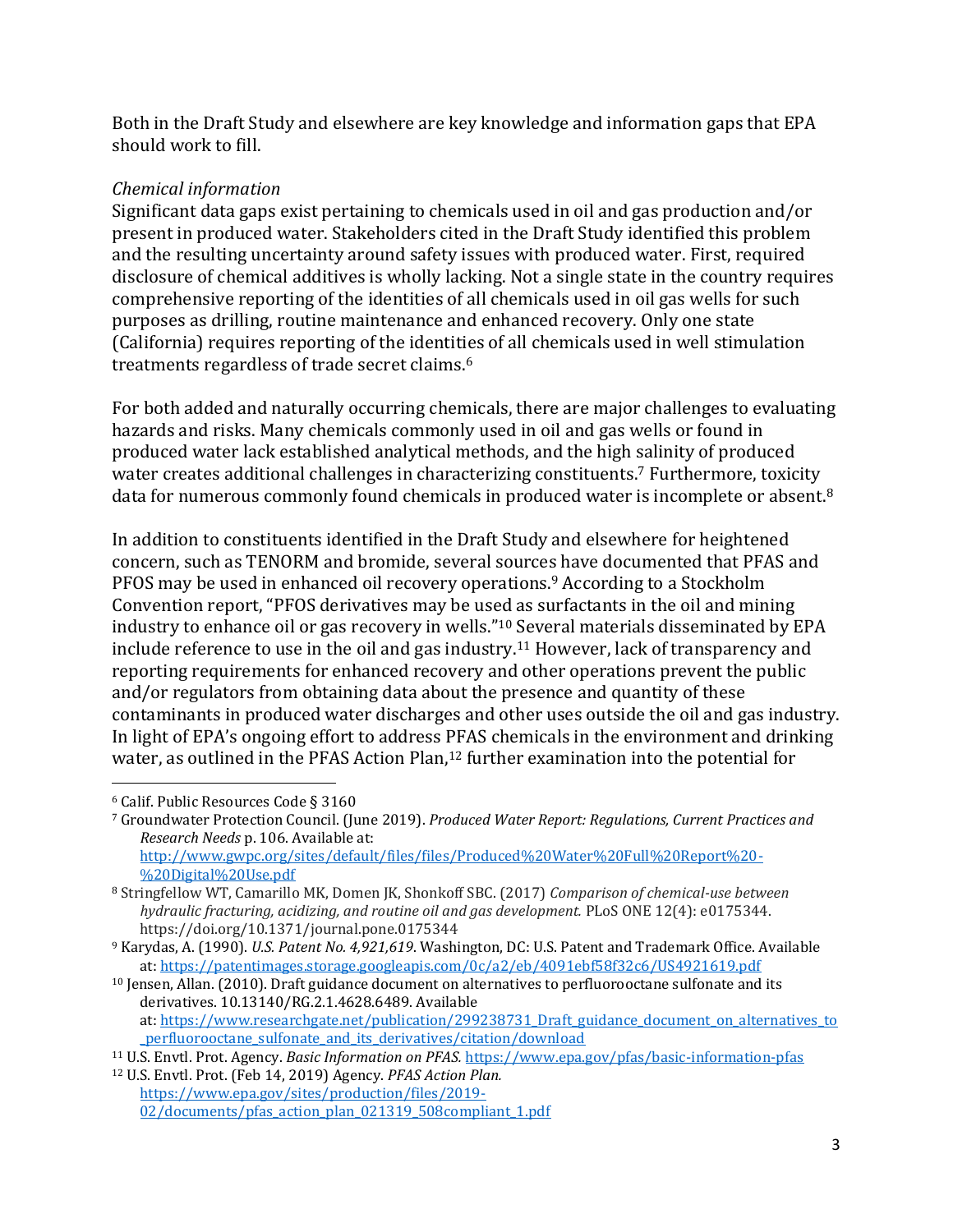these chemicals to be present in produced water is warranted and in line with existing goals. Prior to conducting any activities that could lead to an increase in the presence of PFAS in the environment, EPA must evaluate this risk.

#### *Existing discharges*

EPA lacks a comprehensive public inventory of produced water discharges to surface waters. The agency has not systematically catalogued all relevant activities nor examined their downstream impacts. The public, including researchers, in order to gather information on existing dischargers, would need to conduct a tedious search through EPA and state-issued permits, which are not uniformly organized nor categorized. It does not appear that EPA has taken this basic step, which would be necessary to begin to evaluate the effectiveness of existing permits in protecting water quality. Expanding the practice without fully understanding existing relevant activities and their impacts would be premature. Such an inventory would have been an appropriate section to include in the Draft Study. We urge EPA to amend the study to include this inventory.

#### *Lack of protections from conventional wastewater*

EPA has not established pretreatment standards for conventional oil and gas wastewater despite the possible presence of the same or similar chemicals as unconventional wastewater.<sup>13</sup> The distinction between conventional and unconventional wastewater is arbitrary and not based on water quality, but rather formation characteristics. Excluding conventional wastewater from safeguards such as the POTW discharge prohibition is therefore also arbitrary and opens up waters to pollution.

### **Stakeholder input analysis:**

Stakeholders in all categories in the Draft Study raised concerns that should cause EPA to proceed with extreme caution and increase its oversight, rather than taking any steps to encourage discharge or reuse of produced water.

State agencies identified several reasons NOT to pursue increased discharge of produced water, including:

- Concern around health impacts of discharge.
- A lack of standards for produced water chemicals.
- The inability of states to adequately oversee activity based on a lack of expertise in their agencies.
- A recommendation to prioritize other solutions such as improved reporting and transparency to better manage other disposal options such as injection.

Tribes also expressed concerns. According to the Draft Study, many are not supportive due to health concerns, and those that are supportive of more discharges want clear water quality standards, which, based on the currently available information and data, are not possible to establish.

 $\overline{a}$ <sup>13</sup> Stringfellow WT, Camarillo MK, Domen JK, Shonkoff SBC.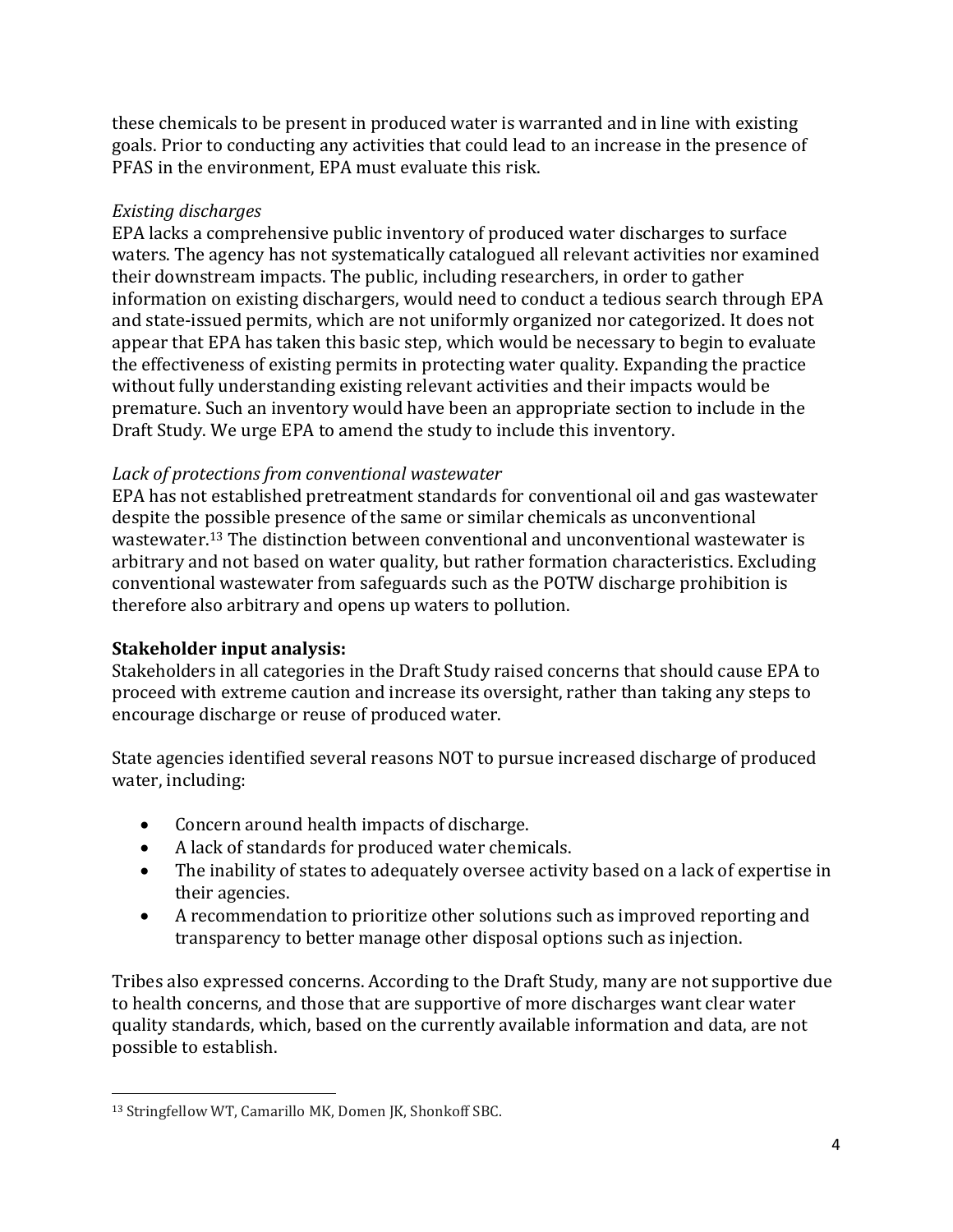Academic stakeholders identified significant knowledge gaps that align with our understanding of produced water science related to:

- Chemical composition of produced water.
- Transformation of chemicals.
- Analytical methods for chemicals that may be present in produced water.
- The lack of adequate reporting requirements.
- High cost of treatment.
- Issues with residuals from treatment.

Even one major oil and gas operator indicated that expanded reuse of produced water is not appropriate due to a "lack of science around treatment."<sup>14</sup>

Additionally, some key stakeholders are conspicuously absent from the Draft Study. Notably the drinking water sector is not listed. As key downstream users of surface waters, who provide an essential public health function to society, drinking water utilities must be consulted on how produced water discharges could impact their ability to provide clean drinking water. The American Water Works Association (AWWA)'s written comments on the Draft Study are informative of the feedback that EPA would have received if this stakeholder group had been consulted.

## Response to questions:

In considering the questions that EPA is asking of the public, we submit the following comments. However, we believe that based on the draft study, answering these questions is premature as the draft study has not attempted to answer them with the rigor needed to make these determinations.

## *What non-regulatory steps should EPA take to encourage re-use/recycle of produced water?*

EPA should not encourage reuse/recycling of produced water. EPA should focus on its mandate to enforce the laws that Congress has passed. The scope of the Draft Study pertains to discharges under the Clean Water Act. EPA should focus on enforcing the Act and ensuring the protection of waters of the US.

*Considering the cost of transporting and treating produced water, would revising 40 CFR Part 435 to allow for broader discharge of produced water shift the manner in which produced water is currently handled?*

The findings of the stakeholder outreach indicate that changing the requirements of 40 CFR Part 435 to facilitate greater discharges would be reckless and put water quality at risk. Stakeholders identified significant knowledge and information gaps that would need to be addressed before considering any changes that result in more discharge. Instead, based on

 $\overline{a}$ <sup>14</sup> Draft Study. p. 24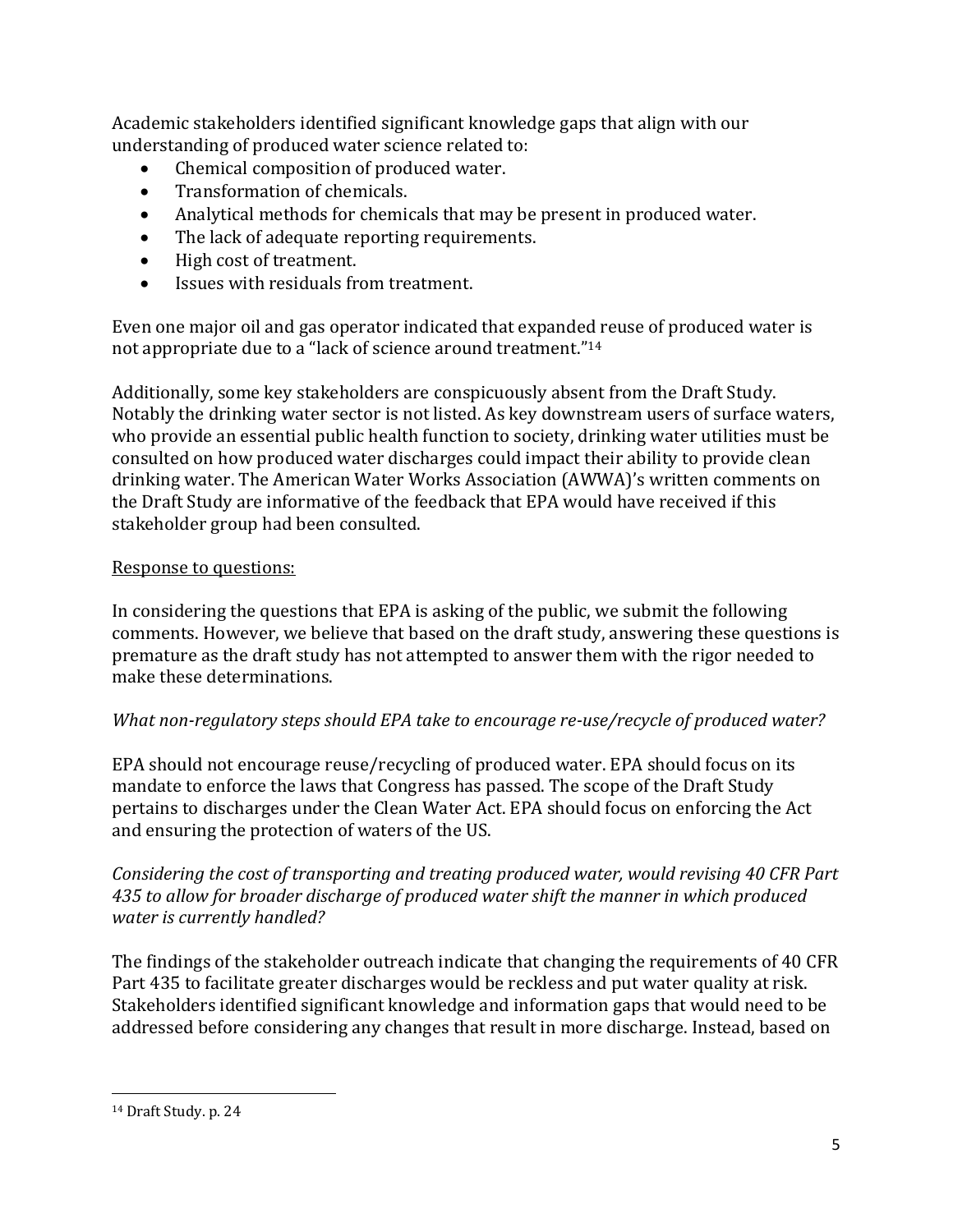the feedback of the Draft Study, and the body of public evidence, EPA should take steps to provide greater protections from produced water discharges in at least four areas:

- 1. Increasing protections for discharges to Centralized Waste Treatment (CWT) facilities. The agency's study on CWTs identified several shortcomings in the regulation that call for enhanced protections.
- 2. Expanding the prohibition of discharges to POTWs from conventional as well as unconventional waste. The justification for prohibiting discharges from unconventional waste originates from the inability of POTWs to ensure adequate treatment of chemicals in unconventional waste. However, the distinction between conventional and unconventional wastewater is arbitrary as the two categories share many of the same or similar characteristics, such a chemical additives used in exploration and production, as well as naturally occurring chemicals in produced water.
- 3. Applying Zero-Discharge limitations to Subcategory F, Stripper subcategory, which applies to low producing wells. The stripper well category is not based on water quality. The same chemicals that are present in produced water in higher producing wells may be present in low producing wells. As such, having a less protective standard for those discharges would put water quality at risk.
- 4. Establish a national requirement for full reporting of all chemical additives used in oil and gas exploration and production, including drilling, routine maintenance and enhanced recovery, and characterization of wastewater. Without comprehensive data based on uniform reporting, there is no way for EPA nor state agencies to ensure the safety of produced water management.

### *Should EPA continue to distinguish between discharges from onshore oil and gas facilities located East and West of the 98th meridian or establish a national policy irrespective of geographic location?*

The Draft Study did not address this question. However, our view is that water quality must be protected everywhere, and that the current regulatory regime that allows for direct discharge in some places is not adequate to ensure protection. Produced water on both sides of the 98th meridian is likely to contain harmful constituents that threaten the environment and human health. Location relative to this arbitrary line does determine the quality of produced water nor the ability of receiving waters to accept discharge. As such, we recommend a national policy that is more protective than either of the geographic designations.

### *What steps could EPA take that might incent re-use of produced water within and outside of the oilfield?*

EPA should not take steps to incent re-use of produced water within and outside of the oil field. Based on the feedback collected in the Draft Study and evidence available elsewhere, neither EPA nor state regulators have the information needed to ensure safety of produced water reuse. Instead, EPA should work to ensure protection of water quality by increasing protections from produced water discharges. See recommendations listed above.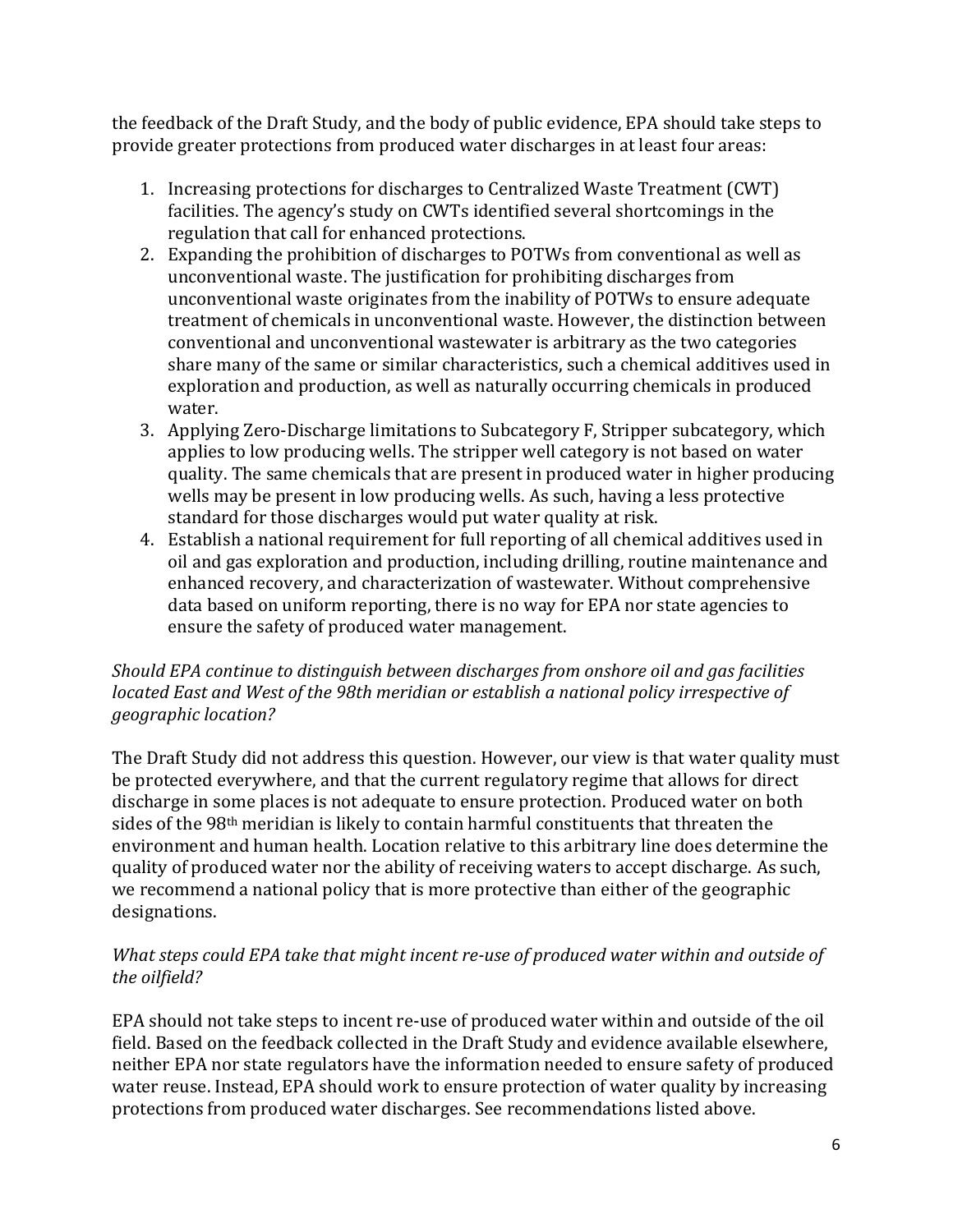EPA should require oil and gas operators to better account for water limitations in their business models, rather than supporting expansion plans and weakening oversight and protections.

Finally, we offer an alternative path forward for how EPA should consider these issues. The assumptions baked into the questions seem to indicate that EPA views its job as that of helping the oil and gas industry solve produced water management challenges. Recent research has revealed that in many shale basins, water use per well increased up to 770% from 2011-2016. Produced water volumes generated within the first year of production increased 1440%.<sup>15</sup> Water use in the Permian Basin has already "risen six-fold since the start of the shale oil boom, from more than 5 billion gallons in 2011 to almost 30 billion gallons in 2016. Water demand is projected to double to 60 billion gallons in 2018 and more than triple by 2020 to almost 100 billion gallons."<sup>16</sup> Water management challenges in the Permian and other regions have been identified by industry as a constraint that could hinder its unlimited expansion.<sup>17</sup>

Industry actors intend for the Draft Study to create an opening to repeal the zero discharge standard from POTWs as well as loosening other protections, which have limited their ability to discharge directly to surface waters. The Independent Petroleum Association of America (IPAA) Executive Vice President Lee Fuller sent a request to roll back the POTW rule as a direct request to EPA Chief of Staff Ryan Jackson in an email on April 6, 2017.<sup>18</sup> The American Petroleum Institute (API) submitted a list of deregulatory requests to EPA on April 26, 2019 that would weaken both 40 CFR Sec 435 and 40 CFR Sec 437.<sup>19</sup> These regulatory changes are an attempt to remove a barrier to expanded drilling and fossil fuel production, at the expense of water quality, and must be rejected.

EPA's mandate is not to help the industry cope with ecological and regulatory limitations that arise from changing practices and resource availability. Instead, EPA must uphold its statutory mandates under the Clean Water Act and Safe Drinking Water Acts to protect surface and groundwater. The responsibility should fall on industry operators to better manage their operations to fit in the limits of our water and climate constrained realities.

 $\overline{\phantom{a}}$ <sup>15</sup> Kondash, Andrew J, Nancy E. Lauer, Avner Vengosh. (Aug 2018) "The intensification of the water footprint of hydraulic fracturing". *Science Advances.*: EAAR5982. <http://advances.sciencemag.org/content/4/8/eaar5982>

<sup>16</sup> Smith, Rodney (Feb 2018) *Looking Forward: Importing Institutional Concepts from the Water World*. [https://static1.squarespace.com/static/5a31381c80bd5e7f0cbb98c4/t/5a9d50569140b7602dd58af6/1](https://static1.squarespace.com/static/5a31381c80bd5e7f0cbb98c4/t/5a9d50569140b7602dd58af6/1520259159113/D3-S1-Looking+Forward_Importing+Institutional+Concepts+from+the+Water+Wo....pd) [520259159113/D3-S1-Looking+Forward\\_Importing+Institutional+Concepts+from+the+Water+Wo....pd](https://static1.squarespace.com/static/5a31381c80bd5e7f0cbb98c4/t/5a9d50569140b7602dd58af6/1520259159113/D3-S1-Looking+Forward_Importing+Institutional+Concepts+from+the+Water+Wo....pd)

<sup>17</sup> Rassenfoss, Stephen. (June 12, 2018) *Rising Tide of Produced Water Could Pinch Permian Growth.* Journal of Petroleum Technology. Available at:<https://www.spe.org/en/jpt/jpt-article-detail/?art=4273>

<sup>18</sup> Fuller, Lee. Email to Ryan Jackson, Former EPA Administrator Chief of Staff on April 6, 2017. Available at: [https://archive.org/stream/EPA-FOIA-Sierra-Club/Epa-hq-2017-008402sierraClub\\_partdravis\\_djvu.txt](https://archive.org/stream/EPA-FOIA-Sierra-Club/Epa-hq-2017-008402sierraClub_partdravis_djvu.txt)

<sup>19</sup> American Petroleum Association. Letter to Jan Matuszko, US EPA. (April 26, 2019). *Potential Regulatory Approaches for Increasing Reuse of, and Expanding Management Options for, Produced water from the Onshore Oil and Natural Gas Industry.* Available at[: https://www.axpc.org/wp](https://www.axpc.org/wp-content/uploads/2019/04/04-25-19-API-APXC-produced-water-letter-to-EPA.pdf)[content/uploads/2019/04/04-25-19-API-APXC-produced-water-letter-to-EPA.pdf](https://www.axpc.org/wp-content/uploads/2019/04/04-25-19-API-APXC-produced-water-letter-to-EPA.pdf)